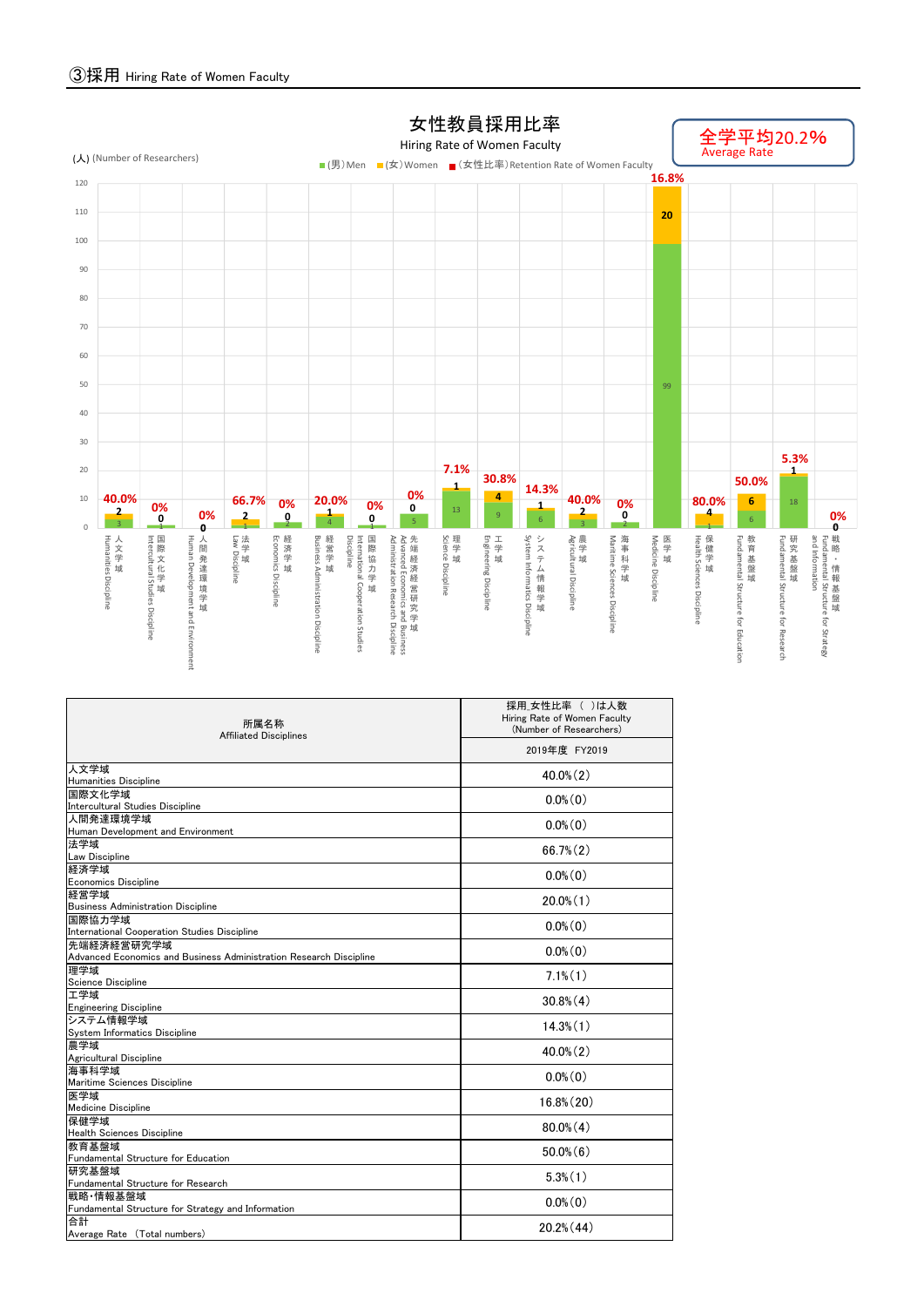

| 所属名称<br><b>Affiliated Disciplines</b>                                            | 採用(学術含む)女性比率 ( )は人数<br>Hiring Rate of Women Faculty (including<br>Academic Researchers)<br>(Number of Researchers) |  |  |  |  |  |  |  |
|----------------------------------------------------------------------------------|--------------------------------------------------------------------------------------------------------------------|--|--|--|--|--|--|--|
|                                                                                  | 2019年度 FY2019                                                                                                      |  |  |  |  |  |  |  |
| 人文学域<br>Humanities Discipline                                                    | $30.0\%$ $(3)$                                                                                                     |  |  |  |  |  |  |  |
| 国際文化学域<br>Intercultural Studies Discipline                                       | $33.3\%$ $(1)$                                                                                                     |  |  |  |  |  |  |  |
| 人間発達環境学域<br>Human Development and Environment                                    | $50.0\%$ $(3)$                                                                                                     |  |  |  |  |  |  |  |
| 法学域<br>Law Discipline                                                            | $66.7\%$ $(2)$                                                                                                     |  |  |  |  |  |  |  |
| 経済学域<br><b>Economics Discipline</b>                                              | $0.0\%$ (0)                                                                                                        |  |  |  |  |  |  |  |
| 経営学域<br><b>Business Administration Discipline</b>                                | $22.2\%$ $(2)$                                                                                                     |  |  |  |  |  |  |  |
| 国際協力学域<br><b>International Cooperation Studies Discipline</b>                    | $0.0\%$ (0)                                                                                                        |  |  |  |  |  |  |  |
| 先端経済経営研究学域<br>Advanced Economics and Business Administration Research Discipline | $0.0\%$ (0)                                                                                                        |  |  |  |  |  |  |  |
| 理学域<br>Science Discipline                                                        | $20.8\%$ $(5)$                                                                                                     |  |  |  |  |  |  |  |
| 工学域<br><b>Engineering Discipline</b>                                             | $20.0\%$ $(4)$                                                                                                     |  |  |  |  |  |  |  |
| システム情報学域<br>System Informatics Discipline                                        | $11.1\%$ $(1)$                                                                                                     |  |  |  |  |  |  |  |
| 農学域<br>Agricultural Discipline                                                   | $40.0\%$ (4)                                                                                                       |  |  |  |  |  |  |  |
| 海事科学域<br>Maritime Sciences Discipline                                            | $0.0\%$ $(0)$                                                                                                      |  |  |  |  |  |  |  |
| 医学域<br><b>Medicine Discipline</b>                                                | $17.1\%$ $(21)$                                                                                                    |  |  |  |  |  |  |  |
| 保健学域<br><b>Health Sciences Discipline</b>                                        | $88.9\%$ $(8)$                                                                                                     |  |  |  |  |  |  |  |
| 教育基盤域<br>Fundamental Structure for Education                                     | $50.0\%$ (6)                                                                                                       |  |  |  |  |  |  |  |
| 研究基盤域<br>Fundamental Structure for Research                                      | $12.5\%$ $(3)$                                                                                                     |  |  |  |  |  |  |  |
| 戦略 情報基盤域<br>Fundamental Structure for Strategy and Information                   | $0.0\%$ (0)                                                                                                        |  |  |  |  |  |  |  |
| その他<br>Others                                                                    | $42.9\%$ $(3)$                                                                                                     |  |  |  |  |  |  |  |
| 合計<br>Average Rate (Total numbers)                                               | $23.3\%$ (66)                                                                                                      |  |  |  |  |  |  |  |

## 女性教員採用比率(学術研究員含む)

Hiring Rate of Women Faculty (including Academic Researchers)

全学平均23.3%<br>Average Rate